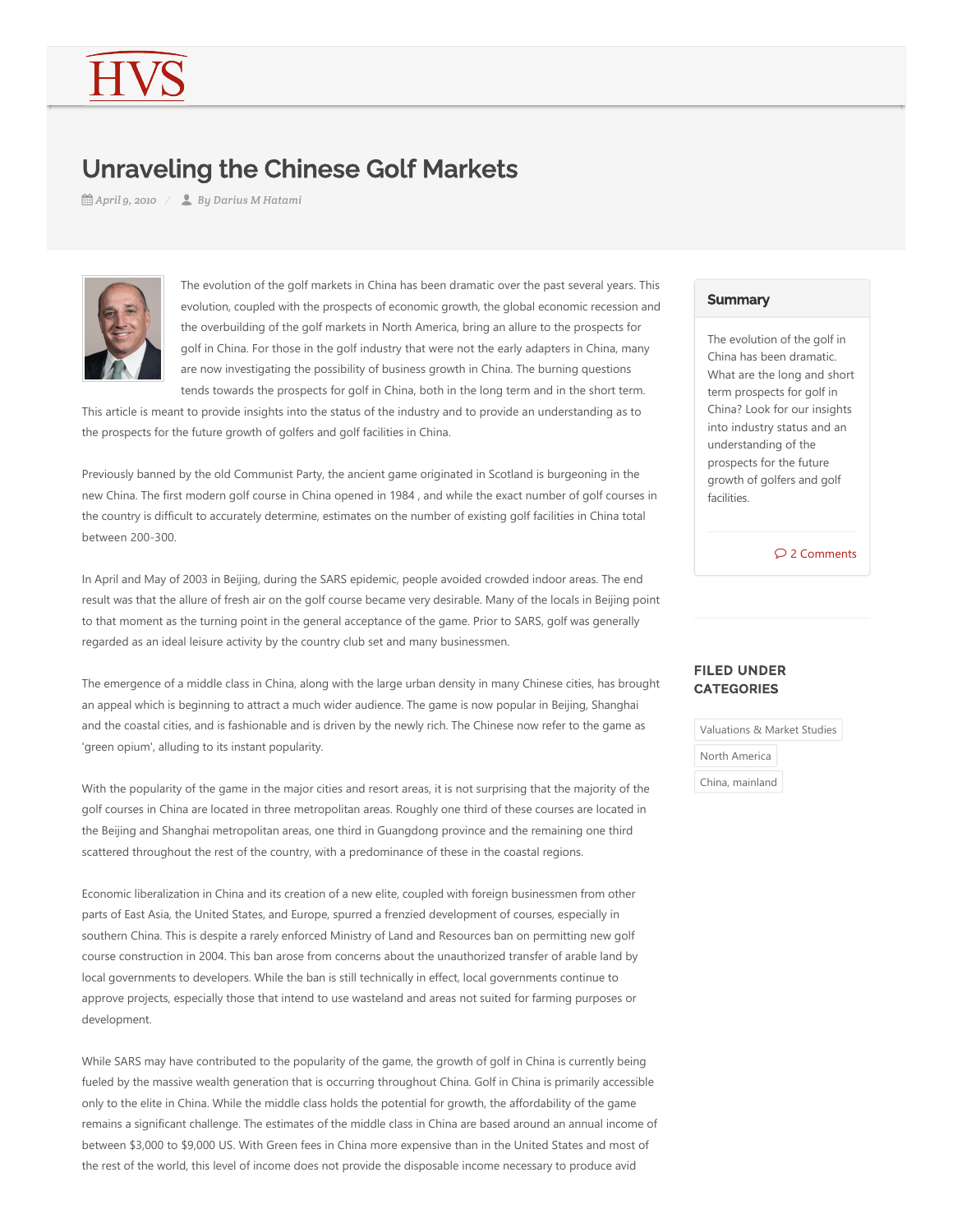golfers based upon current rates. What this segment does provide is the opportunity for many of the Chinese middle class to learn the game at the driving range. The ability of these golfers to progress to the golf course will be limited by their income.

As noted, local demand at the golf courses is generated primarily through corporations and the upper class in China, although tourism and resident expatriates provide additional demand. Because of the high land costs and the heavy impetus the Chinese place on status, the prerequisites for the growth of affordable golf in China are not in place. While there may be less expensive land in the more rural areas, there may not be sufficient presence of corporations and sufficient income levels to facilitate development. These circumstances dictate growth in the sport is inevitably linked to the growth in China's upper class, and the accumulation of wealth. The rate of growth in the number of upper class Chinese is the critical path to the growth in the game of golf.

Golf participation rates have not been fully developed for China. Various reports and articles provide anecdotal estimates of between 100,000 and 1,000,000 golfers in China. This is an extremely small percentage of the total estimated population of over 1.3 billion.

Based upon a review of the economics of the golf courses in Beijing, we have developed some rudimentary estimates of the number of golfers in China. According to the Boston Consulting Group, in their report titled, *The Growth of Wealth in China*, as of October 2008, the growth of wealth in 2007 was 27.8% in local currency, and 36.8% in USD terms. The 2007 estimate was that there were 391,000 households in China that were millionaires in USD, an impressive growth rate of 34%, up from a growth rate of 19% between 2002 and 2006. According to the *Hurun Report*, a Chinese online magazine, in their 2009 China Rich List, there are 143,000 millionaires in Beijing, or around 36% of all Chinese millionaires. With an understanding of the number of millionaires in Beijing, our analysis turns to understand the golf market in Beijing, and how the two may be correlated.

Our research shows that courses in Beijing on average host about 30,000 rounds. Estimates of the average play per golfer were not available, but in the United States, the overall average tends towards 20 rounds per golfer, while avid golfers average closer to 50. Because golf in China is centered around business, the dynamics of actual golf play are somewhat less than in the United States. We have estimated the average golfer in Beijing plays around 17 rounds per year during a nine‐month season. In total we have estimated that there are about 123,000 golfers in Beijing. While we do not know for certain that these are the same people, the numbers correlate well, and are similar for other areas of China. While a meaningful statistical analysis has not been completed, the data indicate that the number of golfers in Beijing is highly correlated to the number of millionaires in Beijing. This also makes sense due to the high correlation of corporate and business play at the golf courses, as well as the high costs of the game in China.

The market is obviously very dynamic, and most of the projections for the continued growth in wealth were made in advance of the current global financial crisis. Thus, it is likely that the projections are optimistic. Contrarily, it is clear that the majority of the gains in personal income are accruing to the few in the upper income categories. This suggests the majority of the gains will be in the upper class, and whatever wealth generation does occur, should favorably impact demand for golf.

While the overall participation rates are very low in comparison to the United States, and many western countries, the number of golfers per course is not likely to be significantly different. Relying on this metric, and based upon the inventory of golf course in China, HVS Golf Services has estimated that there are about 564,000 golfers in China, with about 39% of those in Beijing and Shanghai.

#### **Chinese Golfers and Participation**

|                              | 18 hole<br>Equivalent<br><b>Courses</b> | <b>Golf Population</b><br>(000's) | Population<br>per Hole<br>(000's) | Total<br><b>Rounds</b><br>Estimate<br>(000's) | Rounds<br>Demand<br>per | <b>Person Millionaires</b> | Estimated<br><b>Golfers</b><br>(000's) | Golfers<br>per<br>course |
|------------------------------|-----------------------------------------|-----------------------------------|-----------------------------------|-----------------------------------------------|-------------------------|----------------------------|----------------------------------------|--------------------------|
| China                        | 300                                     | .300.000                          | 4.333                             | 8.100                                         | 0.006                   | 391,000                    | 479                                    | 1.597                    |
| Beiling Total                | 70                                      | 17.430                            | 249                               | 1.960                                         | 0.112                   | 143,000                    | 115                                    | 1.643                    |
| Shanghai Total               | 40                                      | 18.542                            | 464                               | 1.200                                         | 0.065                   | 116,000                    | 71                                     | 1.775                    |
| Contractor of the contractor | $-0.0$                                  | 1000                              | $-0.0$                            | 0.000                                         | 0.000                   |                            | $-70$                                  | $-700$                   |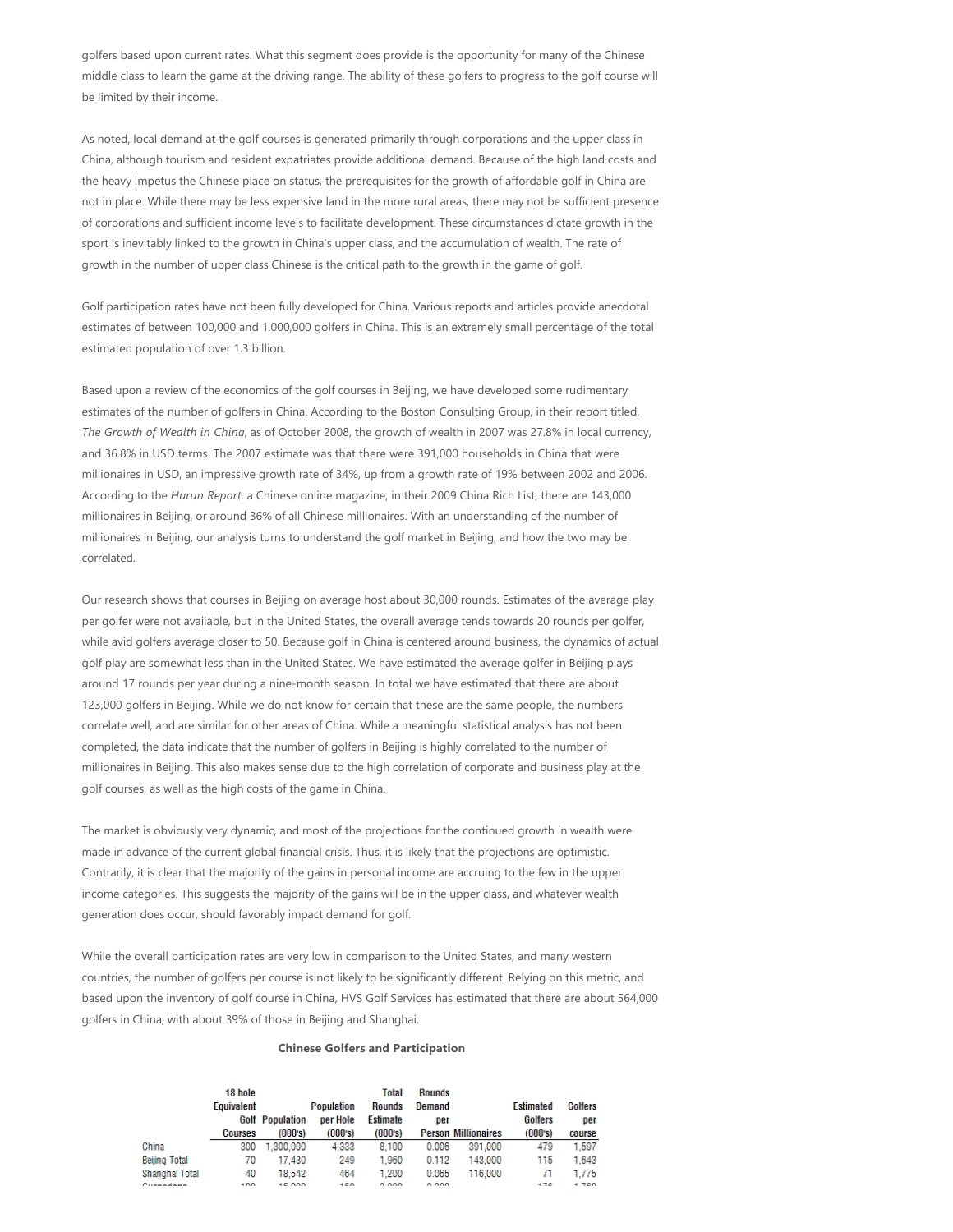| touanggong<br>Rest of China | l UU   | 15.000<br>190 1.264.028 | 150<br>3.621 | 3.000<br>4.940 | <b>U.ZUU</b><br>0.004 | 132,000 | 170<br>247 | 1.700<br>1.300 |
|-----------------------------|--------|-------------------------|--------------|----------------|-----------------------|---------|------------|----------------|
| U.S.                        | 14.949 | 304.060                 |              | 20 448,455     | 1.47                  |         | 25,000     | 1.672          |

While our research indicates that the market in Beijing currently has excess capacity, our understanding is that other markets are similarly positioned, the real question remains, how fast will the creation of wealth offset any excess capacity.

Returning to an analysis of wealth generation, over the next five years, Boston Consulting Group estimates that the number of Chinese millionaires could more than double to 858,000. The logical conclusion is that this increase in wealth would likely result in a doubling of the demand for golf in China as well.

The following table illustrates some estimates in regards to the projected demand for golf in China in the coming decade. Because the financial health of the golf courses are dependant on the number of golfers, the market can become diluted quickly. This occurs if economic growth fails to generate new millionaires with the economic capability of playing the game, or if social or political elements influence the actual play rates of the golfers. The analysis illustrates the projected increases in demand based on a high and a low growth rates of millionaires. Based upon this analysis, we would estimate that China could support a minimum of about eighteen new golf courses a year for the coming five years, and up to fifty eight new golf courses each year.

|  |  |  |  |  | Projected Golfer Growth in China, 2009-2014 |
|--|--|--|--|--|---------------------------------------------|
|--|--|--|--|--|---------------------------------------------|

| Item                           |         |         |
|--------------------------------|---------|---------|
| Growth rate                    | 17%     | 6%      |
| 2012 Millionaires              | 857,247 | 523,246 |
| <b>New Millionaires</b>        | 466,247 | 132,246 |
| <b>Annual New Millionaires</b> | 93.249  | 26,449  |
| New Golfers                    | 93,249  | 26,449  |
| Golfers per Course             | 1,597   | 1.437   |
| <b>Annual New Courses</b>      | 58      | 18      |

While the prospects for growth in golf courses is significant, it is dependant on the continued creation of wealth in China. The ultimate driver of golfer as well as golf course development will lie in the ability of China to maintain its dynamic growth in wealth.

While the middle class may not be able to drive the demand for new golf courses, they clearly have the ability to drive the demand for new ranges and practice facilities. Because many of the Chinese have not grown up playing the game, practice facilities will also prove crucial to the development of new golfer's, and to the popularization of the game for the masses. The demand for driving ranges and practice facilities should outpace demand for golf courses throughout may areas of China.

While golf development has been focused on the high end of the market, the Chinese middle class provides a significant opportunity to develop practice facilities as well as alternative golf courses. If alternative courses can be affordably built, the demand for play will be significant. The lack of tradition and conformity of golf in China may in fact be advantageous, and provide the catalyst for development of alternative golf concepts. There have been a large number of alternative concepts floating around in the United States, but these ideas typically have difficulty gaining traction, primarily due to the expectations of the golfers as well as the availability of quality regulation facilities. As these factors do not exist in China, the burgeoning middle class provides an ample opportunity for the evolution of the alternative golf course. Whether or not this evolution becomes a reality, the future of the game in China promises significant growth opportunities and significant speculation in the coming years.